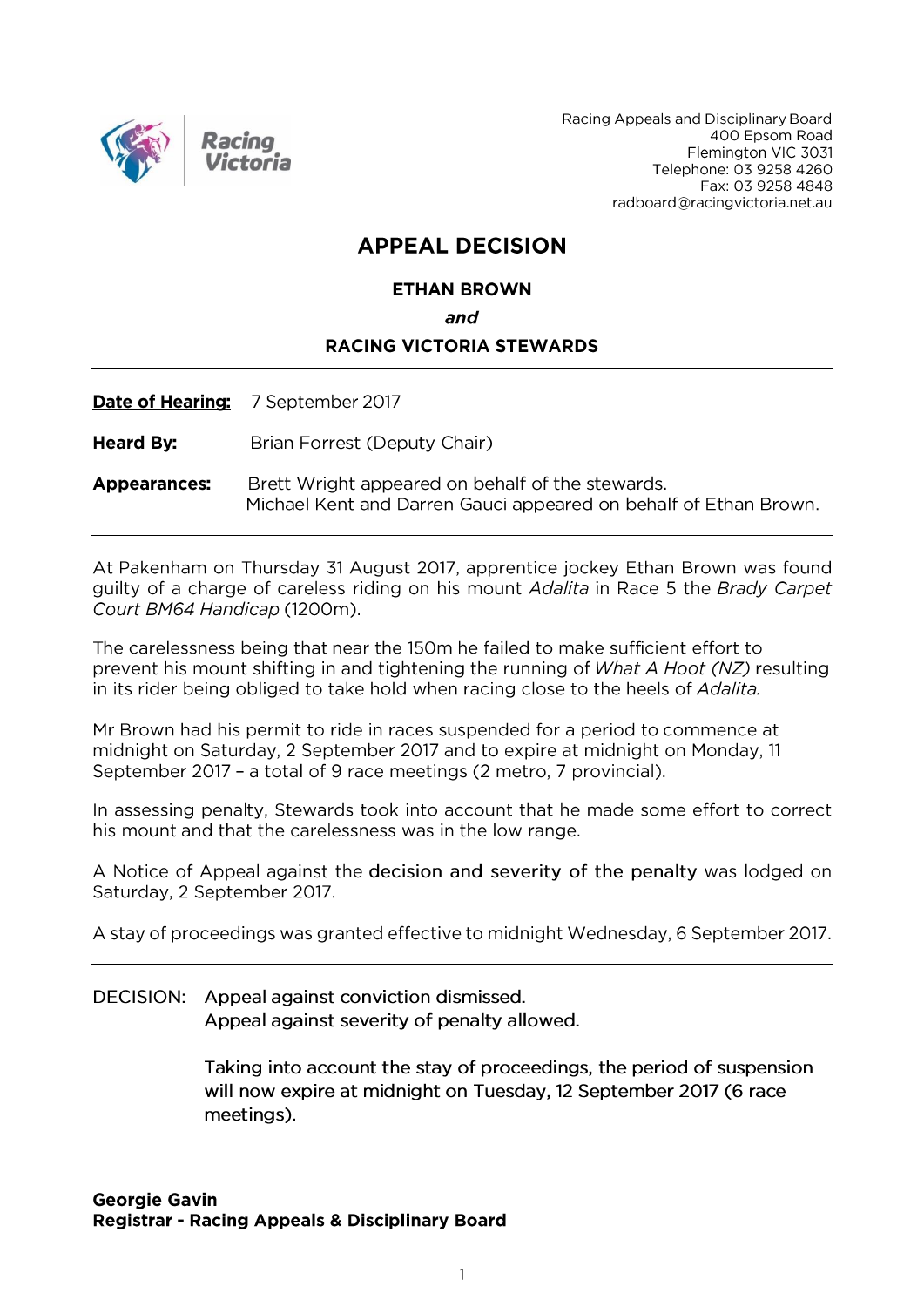# **TRANSCRIPT OF PROCEEDINGS**

### **RACING APPEALS AND DISCIPLINARY BOARD**

\_\_\_\_\_\_\_\_\_\_\_\_\_\_\_\_\_\_\_\_\_\_\_\_\_\_\_\_\_\_\_\_\_\_\_\_\_\_\_\_\_\_\_\_\_\_\_\_\_\_\_\_\_\_\_\_\_\_\_\_\_\_\_

**MR B. FORREST, Deputy Chairman**

**EXTRACT OF PROCEEDINGS**

**DECISION**

**ETHAN BROWN**

**and** 

#### **RACING VICTORIA STEWARDS**

#### **RACING VICTORIA CENTRE, FLEMINGTON**

#### **THURSDAY, 7 SEPTEMBER 2017**

MR M. KENT and MR D. GAUCI appeared on behalf of Mr E. Brown

MR B. WRIGHT appeared on behalf of the RVL Stewards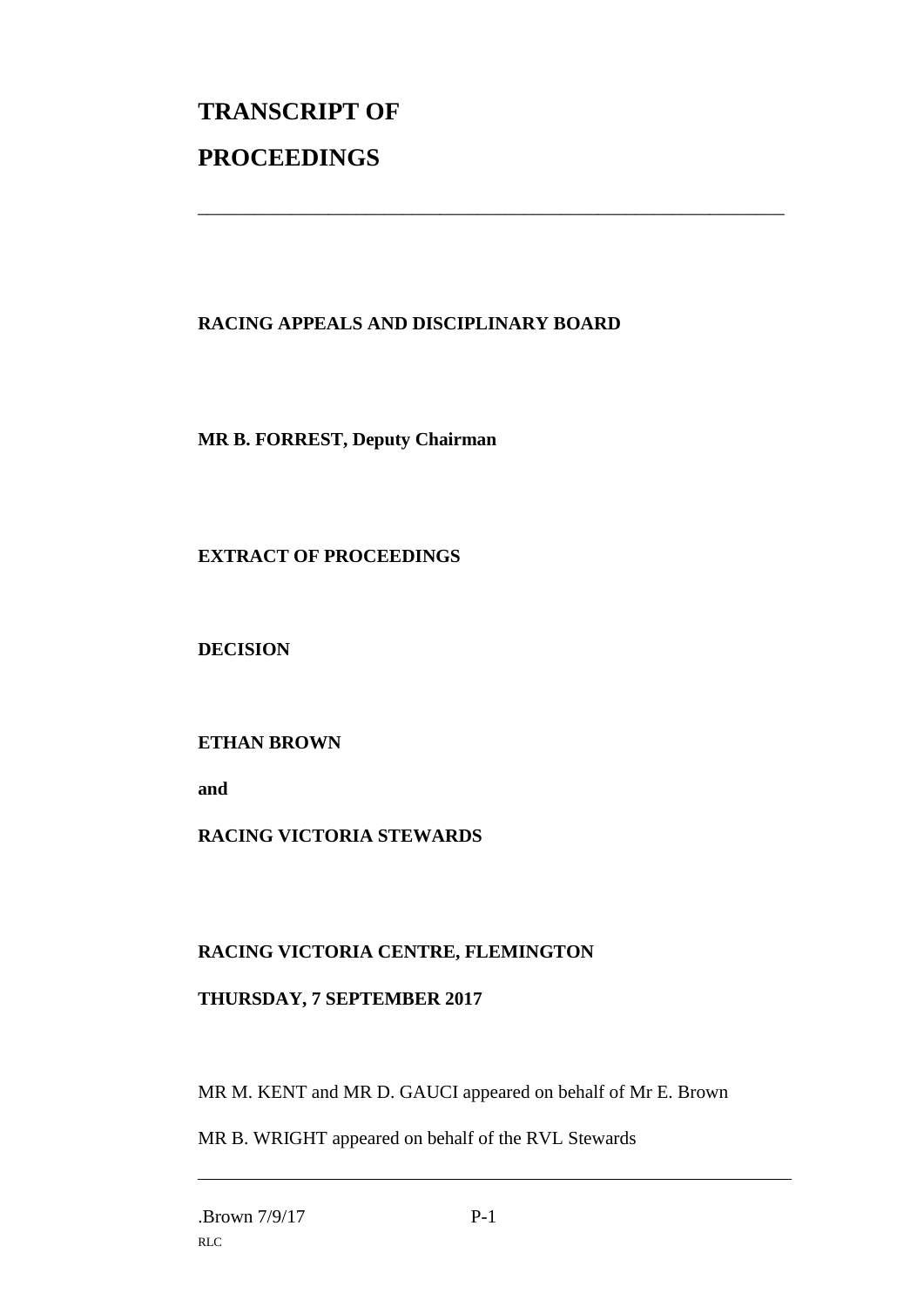DEPUTY CHAIRMAN: Apprentice jockey Ethan Brown has appealed a careless riding conviction and a nine race meeting penalty for his ride on Adalita in race 5 at Pakenham on 31 August. The charge was that near the 150-metre mark, he failed to make sufficient effort to prevent his mount shifting in and tightening the running of What A Hoot, resulting in Jake Noonan, its rider, being obliged to take hold and racing close to the heels of Adalita. The race film demonstrated that Adalita does shift in and tighten What A Hoot.

Ethan Brown at both the Stewards' panel race-day inquiry and this appeal has claimed that he did his best to straighten his mount; in other words, did what could reasonably be expected of him to straighten his mount after it began to shift in and tighten What A Hoot. As appears from the film, he stopped riding his mount out, changed his whip to the left hand and, with added pressure on the right rein, turned the horse's head out and effectively pulled his mount out.

The Stewards disagree with his claim of best endeavours. The Stewards believed he would have had better control of his mount if both hands were on the reins. As to whether Adalita may have reacted differently had it been ridden in this way when the interference occurred was a matter of lively debate. Mr Kent, his master, who represented Ethan Brown, said it would have made no difference. However, as to what may have occurred had the jockey done so is, in essence, speculation.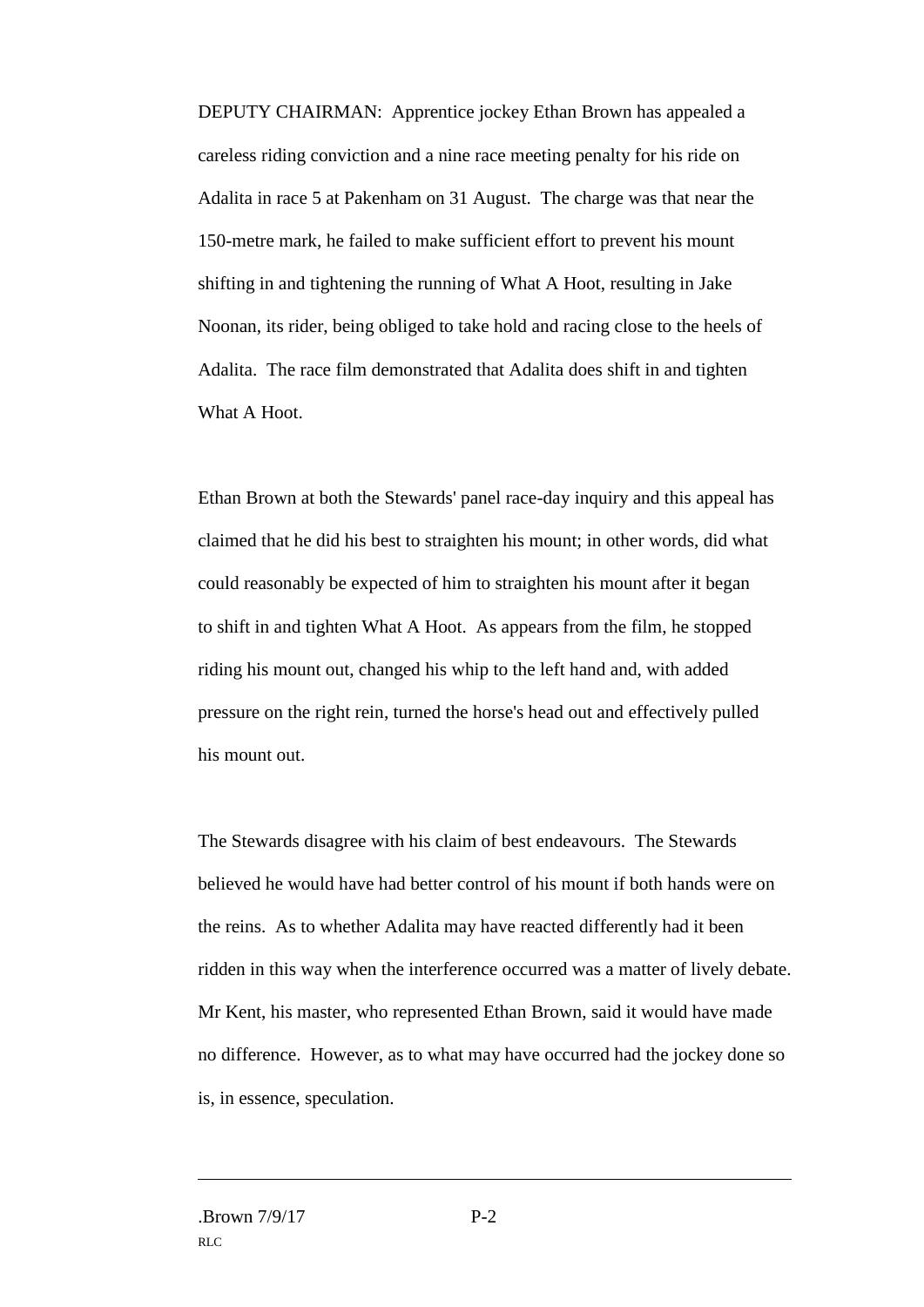Mr Kent submitted that his actions were not careless, that he responded as soon as the horse went in and that the horse inside, What A Hoot, contributed to the interference. Here I note that Ethan Brown was aware that his mount had a tendency to lay in under pressure as had occurred when he previously rode the horse.

The question for the Board is whether, viewed objectively, the riding was reasonable in the circumstances and therefore not characterised as careless. Having viewed the race film and considered the evidence and submissions of both Mr Wright and Mr Kent, I accept that while Ethan Brown took steps to correct his mount whilst shifting in, they were not of sufficient force for the charge to be dismissed. I accept there was tightening from the outside and his mount shifted in for two to three strides. I do not accept that the horse inside Jake Noonan's had any significant effect on the interference.

I regard the level of carelessness objectively viewed to be low and that Ethan Brown took demonstrable efforts to minimise the effect of the interference. These are relevant to the question of penalty. For this, the Stewards made an allowance of one day from the upper limits of the guideposts they used for lower-range penalties. In my opinion, the penalty should recognise to a greater extent the jockey's endeavours in taking corrective action so as to lessen the degree of interference.

Consequently, taking that into account, I would allow a further three meetings' discount, in total a suspension of six meetings, as Ethan Brown had, until last